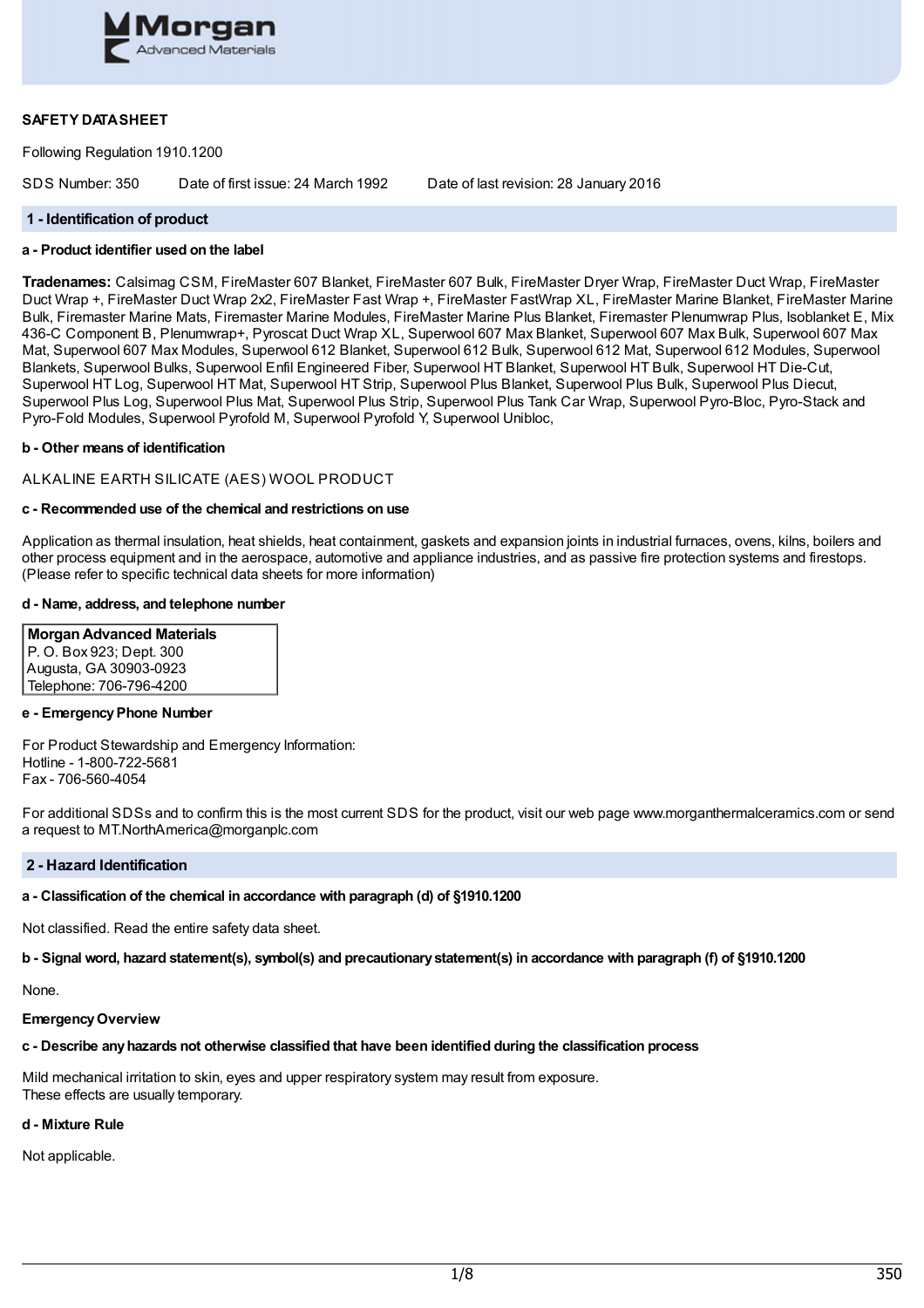

# **3 - Composition / Information On Ingredients**

# **a - Composition table**

| <b>COMPONENTS</b>                                                          | <b>CAS NUMBER</b> | % BYWEIGHT |  |  |
|----------------------------------------------------------------------------|-------------------|------------|--|--|
| Alkaline-Earth Silicate Wool <sup>(1)</sup>                                | 436083-99-7       | 100        |  |  |
| <sup>(1)</sup> CAS definition: Alkaline Earth Silicate (AES) consisting of |                   |            |  |  |
| silica (50-82 wt %), calcia and magnesia (18-43 wt %), alumina,            |                   |            |  |  |
| titania and zirconia (less than 6 wt %), and trace oxides. This CAS        |                   |            |  |  |
| composition also covers Morgan Thermal Ceramics products                   |                   |            |  |  |
| Calcium-Magnesium-Silicate Wool (CAS no. 329211-92-9) and                  |                   |            |  |  |
| Calcium-Magnesium Zirconium-Silicate Wool (CAS no. 308084-09-              |                   |            |  |  |
|                                                                            |                   |            |  |  |

# **b - Common Name**

(See Section 8 "Exposure Controls / Personal Protection" for exposure guidelines)

# **d - Impurities and StabilizingAdditives**

Not applicable.

# **4 - First-Aid measures**

a - Description of necessary measures, subdivided according to the different routes of exposure, i.e., inhalation, skin and eye contact, and **ingestion**

# **Eyes**

If eyes become irritated, flush immediately with large amounts of lukewarm water for at least 15 minutes. Eyelids should be held away from the eyeball to ensure thorough rinsing. Do not rub eyes.

#### **Skin**

If skin becomes irritated, remove soiled clothing. Do not rub or scratch exposed skin. Wash area of contact thoroughly with soap and water. Using a skin cream or lotion after washing may be helpful.

#### **Respiratory Tract**

If respiratory tract irritation develops, move the person to a dust free location. See Section 8 for additional measures to reduce or eliminate exposure.

# **Gastrointestinal**

If gastrointestinal tract irritation develops, move the person to a dust free environment.

# **c - Indication of immediate medical attention and special treatment needed, if necessary**

# **5 - Fire-fighting measures**

# **a - Suitable (and unsuitable) extinguishing media and**

Use extinguishing media suitable for type of surrounding fire

# **c - Special Protective Equipment and Precautions for Firefighters**

NFPA Codes: Flammability: 0 Health: 1 Reactivity: 0 Special: 0

# **b - Specific hazards arising fromthe chemical (e.g., nature of anyhazardous combustion products):**

None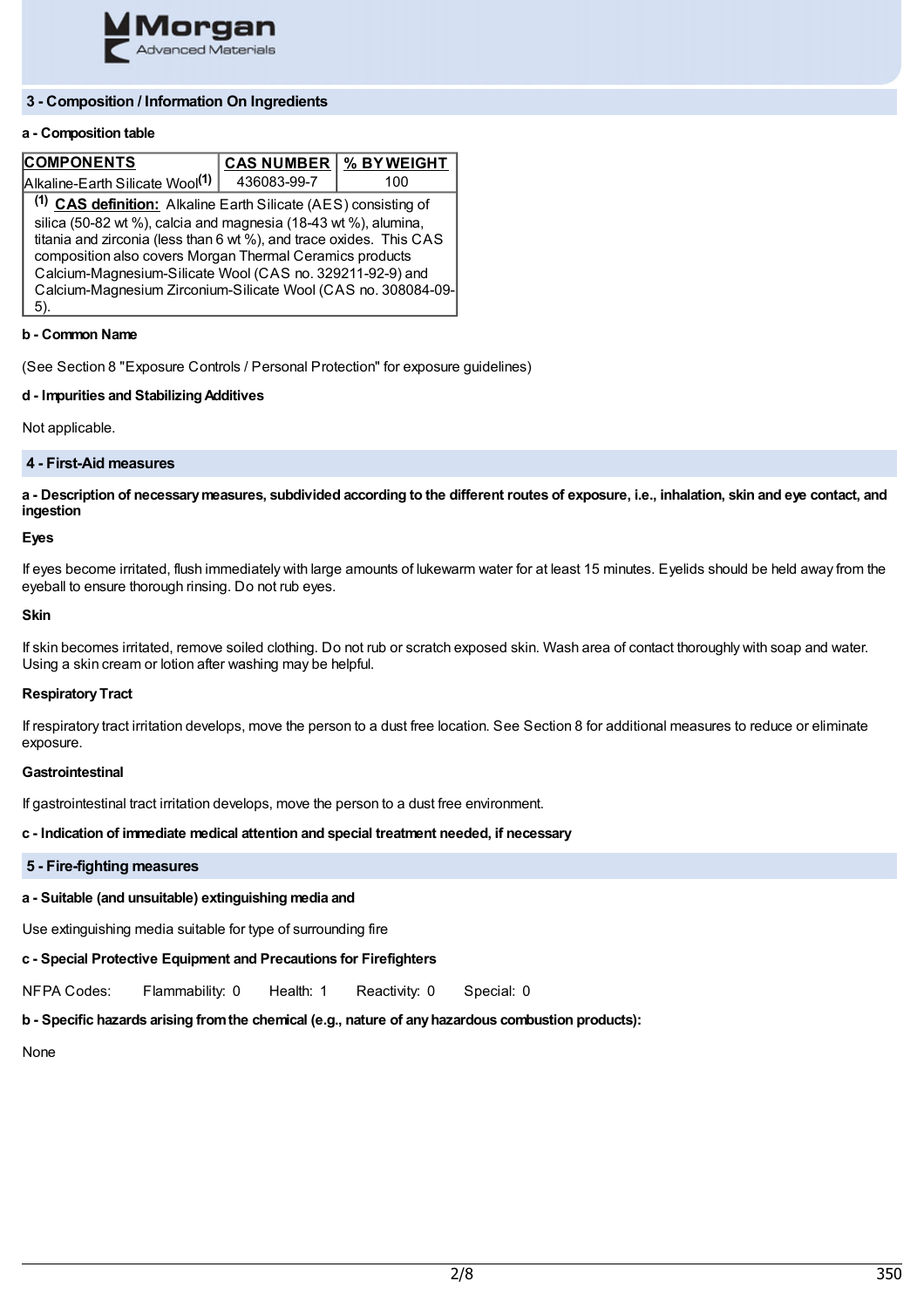

# **6 - Accidental Release Measures**

# **a - Personal precautions, protective equipment, and emergencyprocedures**

Minimize airborne dust. Compressed air or dry sweeping should not be used for cleaning. See Section 8 "Exposure Controls / Personal Protection" for exposure guidelines.

# **b - Methods and materials for containment and cleaning up**

Pick up large pieces and dispose in a closed container. Follow precaution stated in above section for clean up.

# **7 - Handling and storage**

# **a - Precautions for safe handling**

Limit the use of power tools unless in conjunction with local exhaust. Use hand tools whenever possible. Frequently clean the work area with HEPA filtered vacuum or wet sweeping to minimize the accumulation of debris. Do not use compressed air for clean-up.

# **b - Conditions for safe storage, including anyincompatibilities**

Store in a manner to minimize airborne dust.

## **c - emptycontainers**

Product packaging may contain residue. Do not reuse.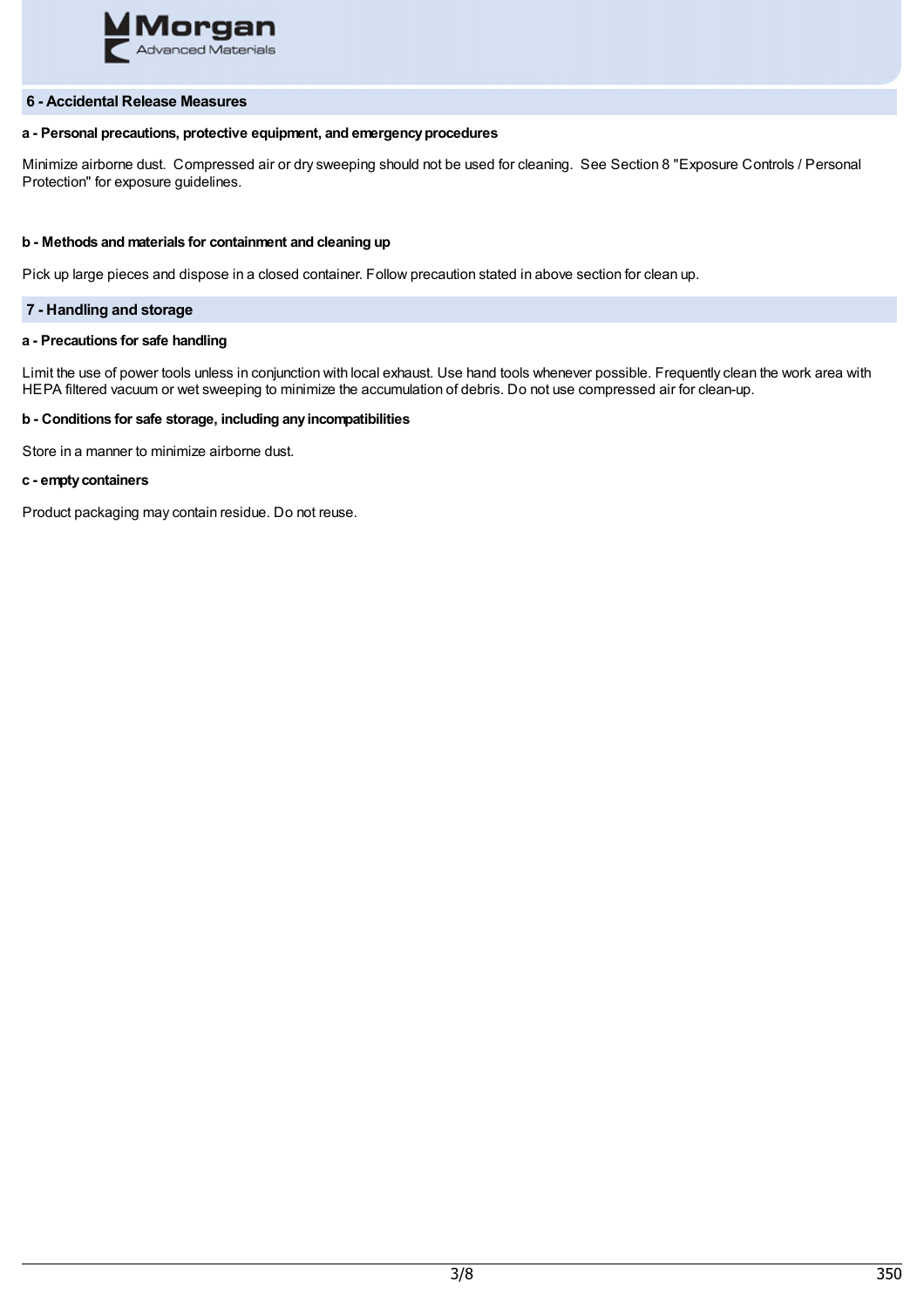

# **8 - Risk Management Measures / Exposures Controls / Personal Protection**

a - OSHA permissible exposure limit (PEL), American Conference of Governmental Industrial Hygienists (ACGIH) Threshold Limit Value (TLV), and any other exposure limit used or recommended by the chemical manufacturer, importer, or employer preparing the safety data **sheet, where available**

| <b>EXPOSURE GUIDELINES</b>                                                                                                                                                                                                                                                                                                                                                                                                                              |                 |                  |                               |  |  |
|---------------------------------------------------------------------------------------------------------------------------------------------------------------------------------------------------------------------------------------------------------------------------------------------------------------------------------------------------------------------------------------------------------------------------------------------------------|-----------------|------------------|-------------------------------|--|--|
| <b>MAJOR COMPONENT</b>                                                                                                                                                                                                                                                                                                                                                                                                                                  | <b>OSHA PEL</b> | <b>ACGIHTLV</b>  | MANUFACTURER'S<br><b>IREG</b> |  |  |
| Alkaline-Earth Silicate Wool None Established                                                                                                                                                                                                                                                                                                                                                                                                           |                 | None Established | $1$ f/cc, 8-hr TWA            |  |  |
| <u> OTHER OCCUPATIONAL EXPOSURE LEVELS (OEL)</u><br>Industrial hygiene standards and occupational exposure limits vary between countries and local<br>iurisdictions. Check which exposure levels apply to your facility and comply with local regulations. If no<br>regulatory dust or other standards apply, a qualified industrial hygienist can assist with a specific<br>workplace evaluation including recommendations for respiratory protection. |                 |                  |                               |  |  |

# **b - Appropriate Engineering Controls**

Use engineering controls such as local exhaust ventilation, point of generation dust collection, down draft work stations, emission controlling tool designs and materials handling equipment designed to minimize airborne fiber emissions.

# **c - Individual protection measures, such as personal protective equipment**

# **PPE - Skin**

Wear personal protective equipment (e.g gloves), as necessary to prevent skin irritation. Washable or disposable clothing may be used. If possible, do not take unwashed clothing home. If soiled work clothing must be taken home, employees should be informed on best practices to minimize non-work dust exposure (e.g., vacuum clothes before leaving the work area, wash work clothing separately, and rinse washer before washing other household clothes.

# **PPE - Eye**

As necessary, wear goggles or safety glasses with side shields.

# **PPE – Respiratory**

When engineering and/or administrative controls are insufficient to maintain workplace concentrations below the appropriate REG/PEL/REL, the use of appropriate respiratory protection, pursuant to the requirements of OSHA Standards 29 CFR 1910.134 and 29 CFR 1926.103, is recommended. A NIOSH certified respirator with a filter efficiency of at least 95% should be used. The 95% filter efficiency recommendation is based on NIOSH respirator selection logic sequence for exposure to particulates. Selection of filter efficiency (i.e. 95%, 99% or 99.97%) depends on how much filter leakage can be accepted and the concentration of airborne contaminants. Other factors to consider are the NIOSH filter series N, R or P. (N) **N**ot resistant to oil, (R) **R**esistant to oil and (P) oil **P**roof. These recommendations are not designed to limit informed choices, provided that respiratory protection decisions comply with 29 CFR 1910.134. The evaluation of workplace hazards and the identification of appropriate respiratory protection is best performed , on a case by case basis, by a qualified industrial hygienist.

You may also refer to health and safety information on the HTIW Coalition website [www.HTIWCoalition.org](http://www.htiwcoalition.org/)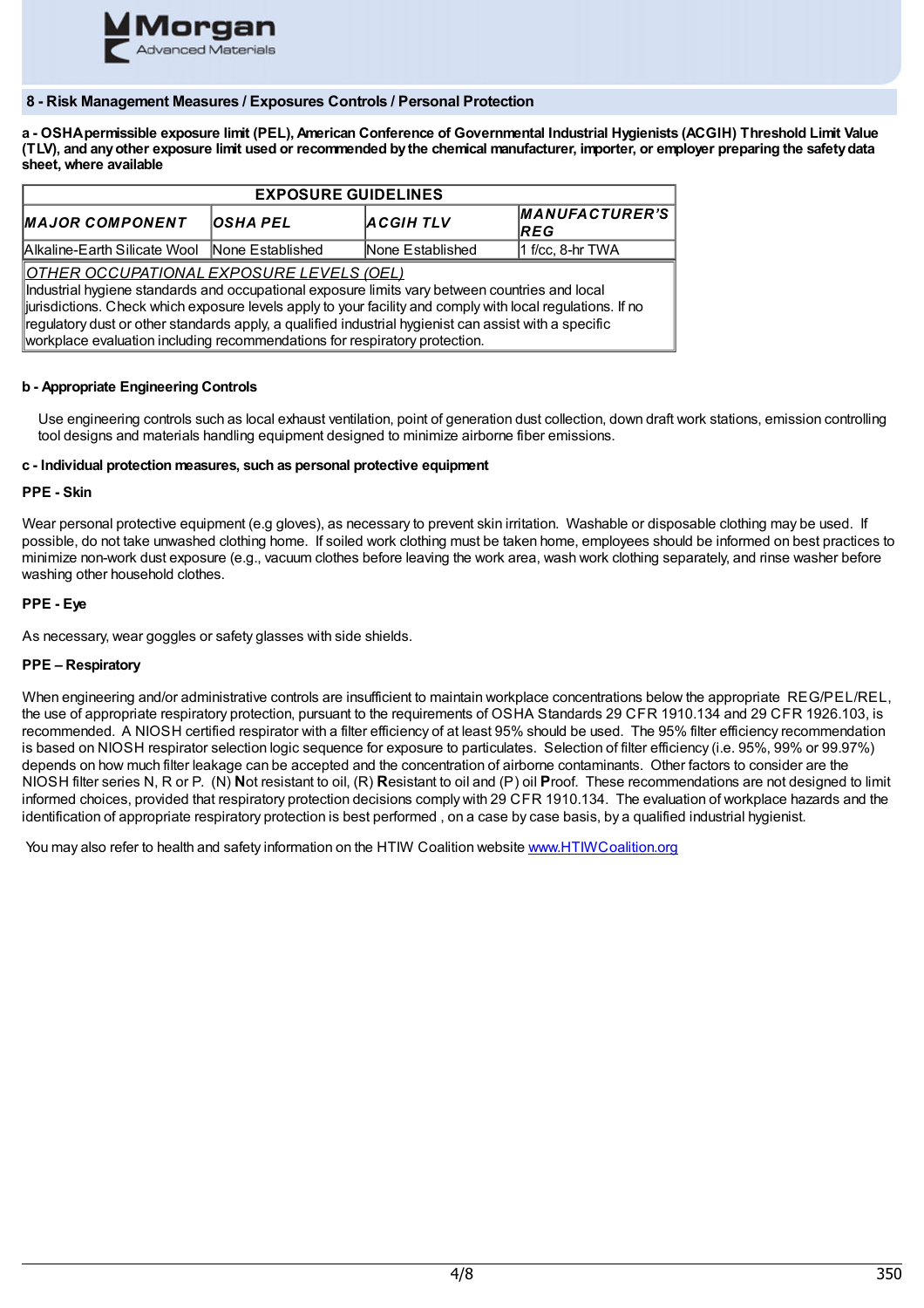

# **9 - Physical and chemical properties**

| a - Appearance                                   | White odorless material with a wool type appearance |  |
|--------------------------------------------------|-----------------------------------------------------|--|
| b-Odor                                           | Not applicable                                      |  |
| c - Odor Threshold                               | Not applicable                                      |  |
| e-pH                                             | Not applicable                                      |  |
| d - Melting Point                                | 1275 - 1300°C (2327 - 2372°F)                       |  |
| f-Initial Boiling Point/Range                    | Not applicable                                      |  |
| g-Flashpoint                                     | Not applicable                                      |  |
| h - Evaporation Rate                             | Not applicable                                      |  |
| i - Flammability                                 | Not applicable                                      |  |
| j - Upper/Lower Flammability or Explosive Limits | Not applicable                                      |  |
| <b>k-VAPOR PRESSURE</b>                          | Not applicable                                      |  |
| <b>I-VAPOR DENSITY</b>                           | Not applicable                                      |  |
| m - Solubility                                   | Less than 1 mg/litre                                |  |
| n - Relative Density                             | $2.5 - 3.0$                                         |  |
| o - Partition Coefficient: n-Octanol/water       | Not applicable                                      |  |
| p - Auto-ignition temperature                    | Not applicable                                      |  |
| q - Decomposition Temperature                    | Not applicable                                      |  |
| r - Viscosity                                    | Not applicable                                      |  |

**10 - Stability and Reactivity**

#### **a - Reactivity**

**b - Chemical Stability**

This is a stable material.

## **c - Possibilityof Hazardous Reaction**

Not applicable.

#### **d - Conditions toAvoid**

Please refer to handling and storage advise in Section 7.

#### **e - Incompatible Materials**

Avoid contact with strong acids

#### **f - Hazardous decomposition products**

None

# **11 - Toxicological information**

# **a - TOXICOKINETICS, METABOLISM AND DISTRIBUTION**

# **b - Acute Toxicity**

# IRRITANT PROPERTIES

Superwool fibers are negative when tested using approved methods (Directive 67/548/EEC, Annex 5, Method B4). Like all man-made mineral fibers and some natural fibers, fibers contained in this product can produce a mild mechanical irritation resulting in temporary itching or rarely, in some sensitive individuals, in a slight temporary reddening. Unlike other irritant reactions, this is not the result of allergy or chemical skin damage but is caused by mechanical effects.

# **c - Epidemiology**

# **d - Toxicology**

Fibers contained in the products listed in the title have been designed to be rapidly cleared from lung tissue. This low biopersistence has been confirmed in many studies onAES using EU protocol ECB/TM/27(rev 7). When inhaled, even at very high doses, they do not accumulate to any level capable of producing a serious adverse biological effect. In lifetime chronic studies there was no exposure-related effect more than would be seen with any "inert" dust. Subchronic studies at the highest doses achievable produced at worst a transient mild inflammatory response. Fibers with the same ability to persist in tissue do not produce tumors when injected into the peritoneal cavity of rats.

# **International Agency for Research on Cancer and National Toxicology Program**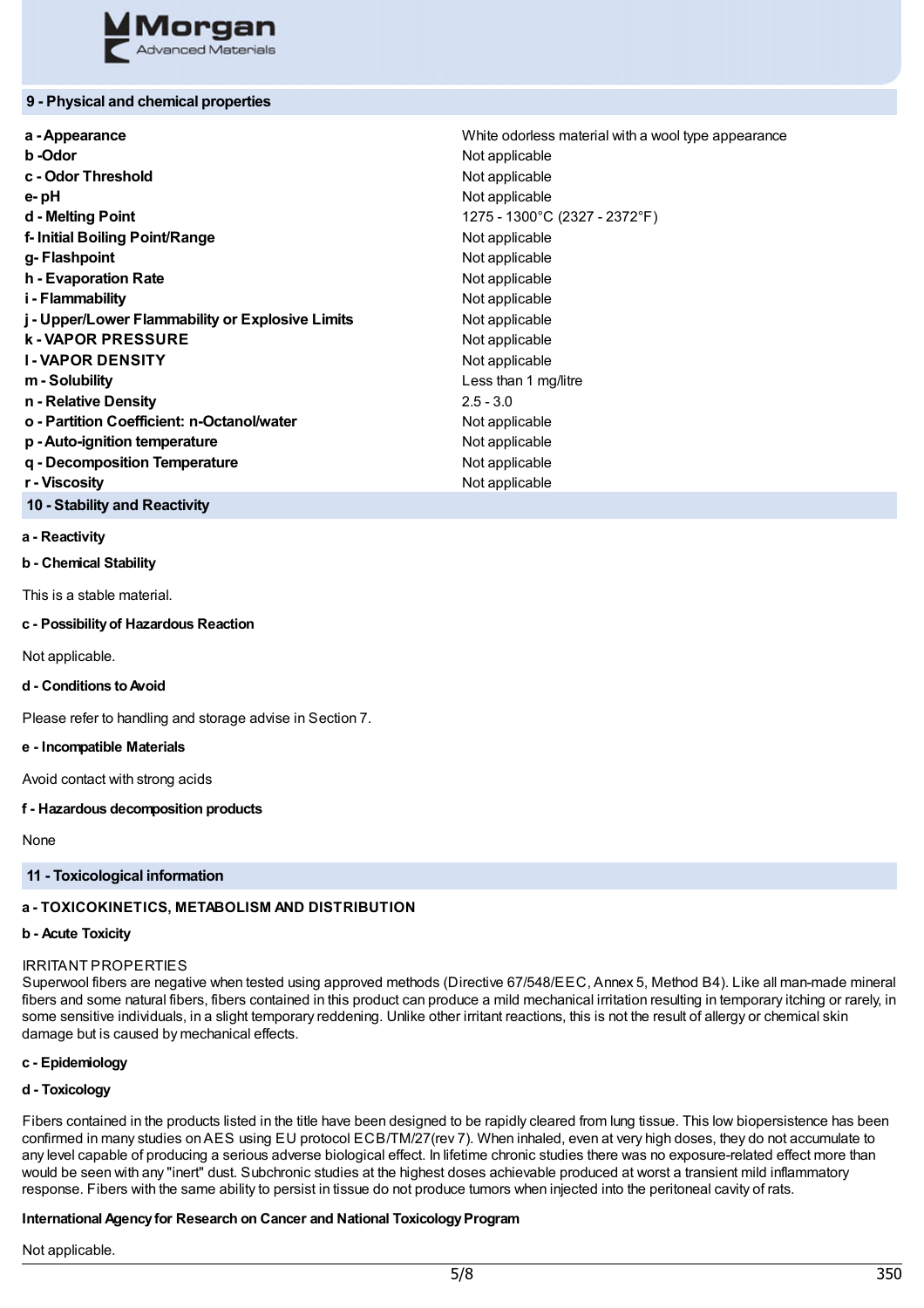

#### **12 - Ecological information**

#### **a - Ecotoxicity(aquatic and terrestrial, where available)**

These products are not reported to have any ecotoxicity effects.

#### **c - Bioaccumulative potential**

No bioaccumulative potential.

#### **d - Mobilityin soil**

No mobility in soil.

#### **e - Other adverse effects (such as hazardous to the ozone layer**

No adverse effects of this material on the environment are anticipated.

#### **13 - Disposal Considerations**

#### **Waste Management and Disposal**

Unless wetted, such a waste is normally dusty and should therefore be properly sealed in containers for disposal. At some authorized disposal sites dusty waste may be treated differently, in order to ensure that they are dealt with promptly and to avoid them being windblown. Check for any national and/or regional regulations which may apply.

#### **Additional information**

This product, as manufactured, is not classified as a listed or characteristic hazardous waste according to U. S. Federal regulations (40 CFR 261). Any processing, use, alteration or chemical additions to the product, as purchased, may alter the disposal requirements. Under U. S. Federal regulations, it is the waste generator's responsibility to properly characterize a waste material, to determine if it is a "hazardous" waste. Check local, regional, state or provincial regulations to identify all applicable disposal requirements.

#### **14 - Transport information**

# **a - UN number.**

Hazard Class: Not Regulated United Nations (UN) Number: Not Applicable Labels: Not Applicable NorthAmerica (NA) Number: Not Applicable Placards: Not Applicable Bill of Lading: Product Name

#### **b - UN proper shipping name**

Not applicable.

**c - Transport hazard class(es)**

Not applicable.

**d - Packing group, if applicable**

Not applicable.

**e - Environmental hazards (e.g., Marine pollutant (Yes/No))**

No.

**f - Transport in bulk (according toAnnex II of MARPOL 73/78 and the IBC Code)**

Not regulated.

g - Special precautions which a user needs to be aware of, or needs to comply with, in connection with transport or conveyance either **within or outside their premises**

Not applicable.

# **International**

INTERNATIONAL Canadian TDG Hazard Class & PIN: Not regulated Not classified as dangerous goods under ADR (road), RID (train), IATA (air) or IMDG (ship).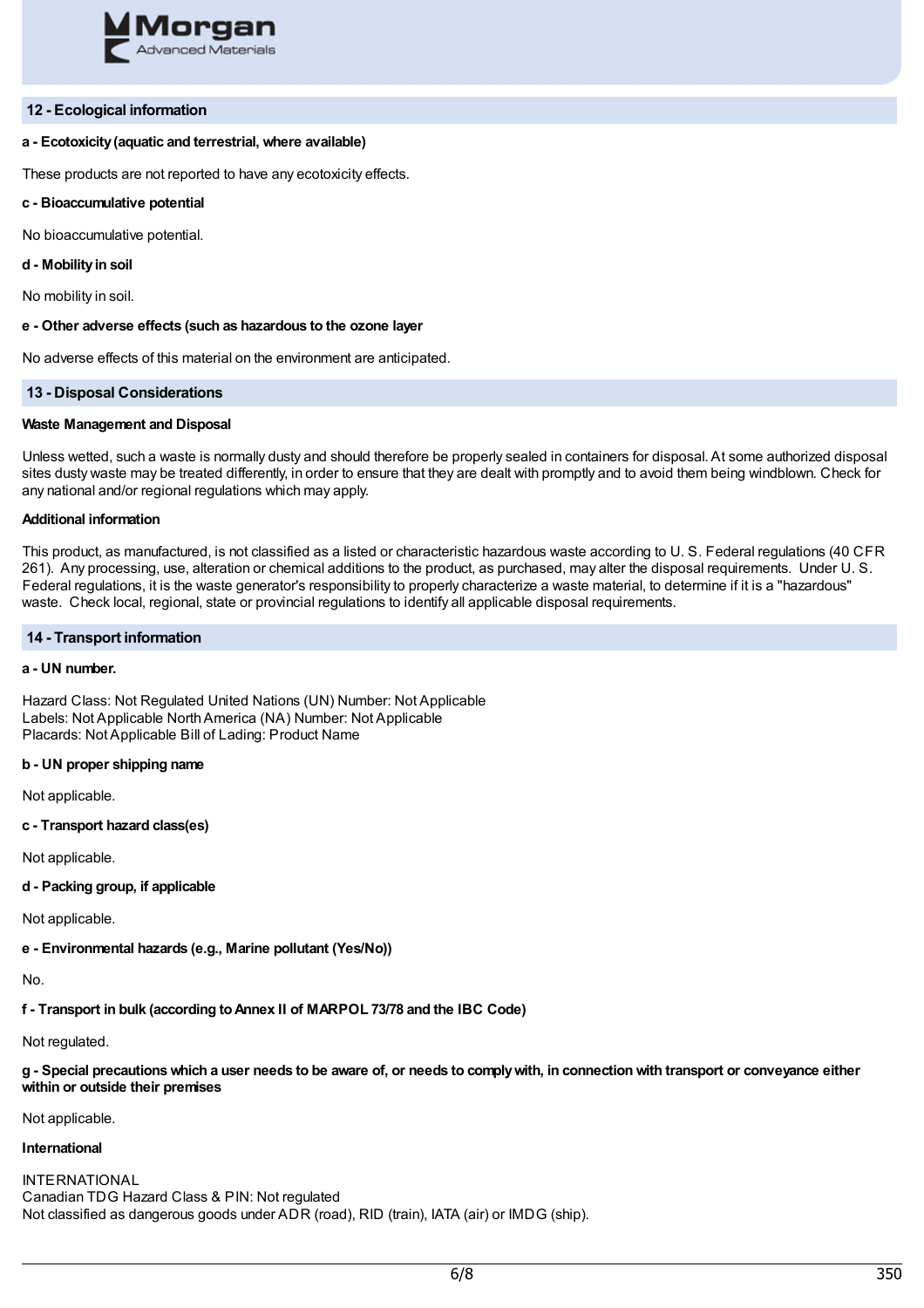

# **15 - Regulatory information**

# **15.1 - United States Regulations**

# **UNITED STATES REGULATIONS**

**SARATitle III:**This product does not contain any substances reportable under Sections 302, 304, 313  $(40$  CFR 372). Sections 311 and 312 apply. **OSHA:** Comply with Hazard Communication Standards 29 CFR 1910.1200 and 29 CFR 1926.59 and Respiratory Protection Standards 29 CFR 1910.134 and 29 CFR 1926.103. **TSCA:**AES wools have been assigned several CAS numbers; however, as "article", they are not required to be listed on the TSCA inventory. **CERCLA:**AES wool contains fibers with an average diameter greater than one micron and thus is not considered a CERCLA hazardous substance. **CAA:** AES wool contains fibers with an average diameter greater than one micron and thus is not considered a hazardous air pollutant. **States:** AES wools are not known to be regulated by any State. If in doubt, contact your local regulatory agency.

# **15.2 - International Regulations**

**Canada WHMIS:** No Canadian Workplace Hazardous Materials Information System categories apply to this product.

**Canadian EPA:** All substances in this product are listed, as required, on the Domestic Substance List (DSL).

**European Union:** These products are exonerated from any carcinogenic classification in the countries of the European Union under the provisions of Nota Q of the European Commission Directive 97/69/EC.